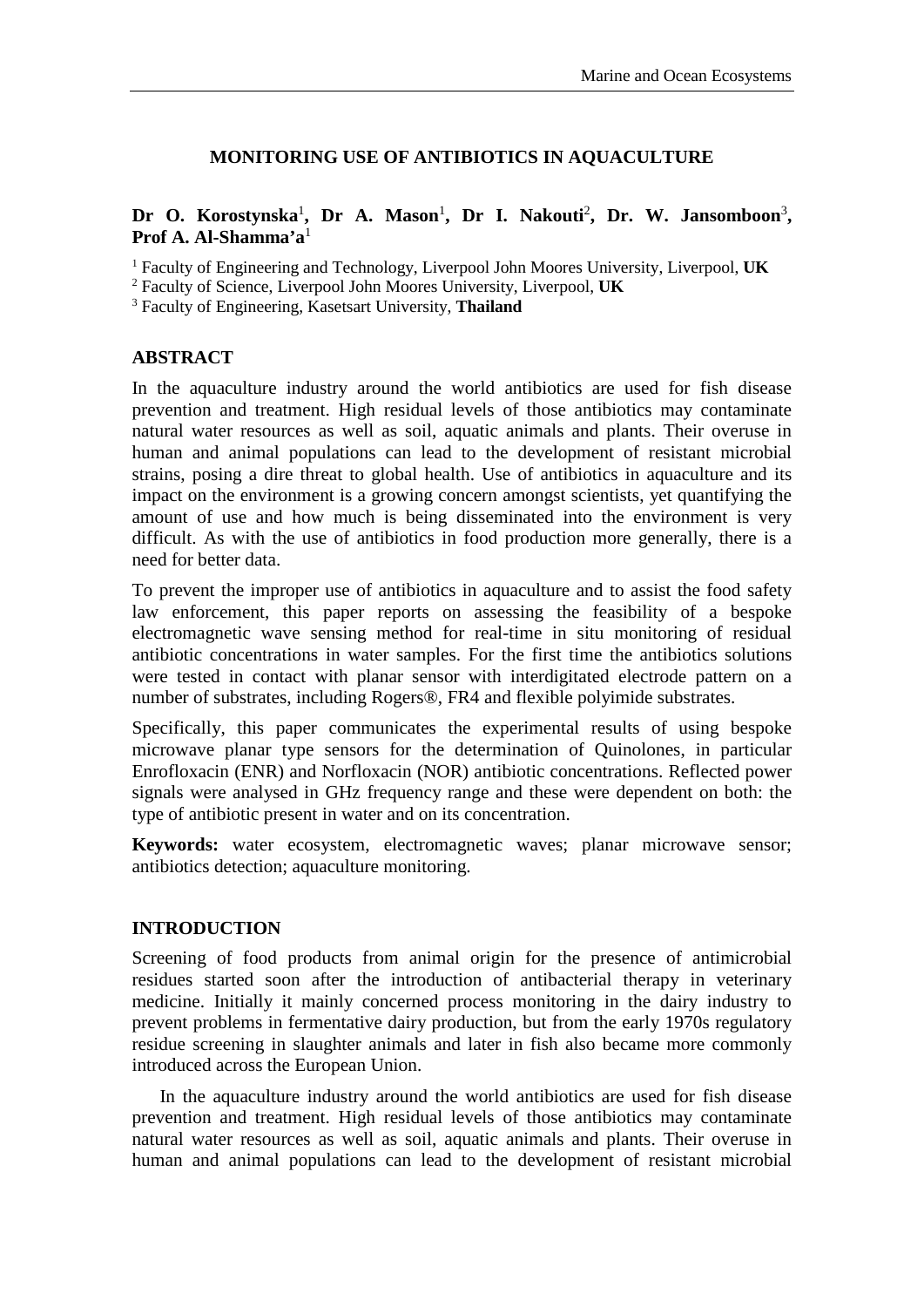strains, posing a dire threat to global health. The antibiotics used in fish feed can remain in the aquatic environment for an extensive period of time, through excretion, exerting selective pressure and spreading rapidly through water systems. Some suggest 70-80 % of antibiotics given to fish are excreted into water.

For example, large use of Quinolones has been linked with an increase of antimicrobial resistance in foodborne pathogens which can be passed on to humans. Exposure of excess levels of antibiotic residues in food can cause allergic reactions in some hypersensitive persons and may affect the human immune system. Similarly, drug resistance in pathogens in human body can also be a serious problem due to the lowdose poisoning in foodstuffs for a long period [\[1\]](#page-7-0).

The widespread and indiscriminate use of antibiotics has led to the development of antibiotic resistance in pathogenic, as well as commensal, microorganisms. Resistance genes may be horizontally or vertically transferred between bacterial communities in the environment [\[2\]](#page-7-1). Substantial increase of bacteria resistant to quinolones, amoxicillin and oxytetracycline in fish farms employing such antibiotics has been discovered [\[3\]](#page-7-2).

There are several methods of Quinolones determination in environmental waters, including wastewaters, ground, natural and surface waters, but most of them are labbased. They require the extraction processes followed by determination and confirmation methods such as variations of liquid chromatography tandem with fluorescence–mass spectrometry [\[4\]](#page-7-3). The key challenge is implementing system that can effectively determine Quinolones in real time.

This paper reports on assessing the feasibility of using real-time electromagnetic wave sensing at microwave frequencies with non-thermal energy. Microwave sensors provide the opportunity for a rapid and robust method of materials analysis. The principle of monitoring using microwave sensors, in the context of this work, is based on the interaction of electromagnetic (EM) waves with a sample under test. When this sample is exposed to EM irradiation it alters the velocity of the signal, attenuates, or reflects it. The approach was previously successfully tested on wastewater chemicals detection, in particular  $NO<sub>3</sub>$  and COD [\[5\]](#page-7-4); for vegetable oil type verification to comply with food labelling regulations, food quality control [\[6\]](#page-7-5) and in biomedical area [\[7\]](#page-7-6).

This paper communicates the experimental results of using the microwave sensing approach for the determination of Quinolones, in particular Enrofloxacin (ENR) and Norfloxacin (NOR) antibiotic concentrations in water.

# **MODERN METHODS OF ANTIBIOTICS DETECTION IN AQUACULTURE INDUSTRY**

Most methods currently used for antibiotics detection require the extraction processes followed by determination and confirmation methods such as variations of liquid chromatography (including Ultra Performance Liquid Chromatography (UPLC)) combined with fluorescence–mass spectrometry (MS) [\[4\]](#page-7-3). Microbial inhibitions assays were the earliest methods used for the detection of antibiotic residues and they are still widely used. They are very cost-effective and in contrast to, for example, immunological or receptor-based tests, they have the potential to cover the entire antibiotic spectrum within one test. Two main test formats can be distinguished: the tube test and the (multi-) plate test. A tube (or vial, or ampoule) test consists of a growth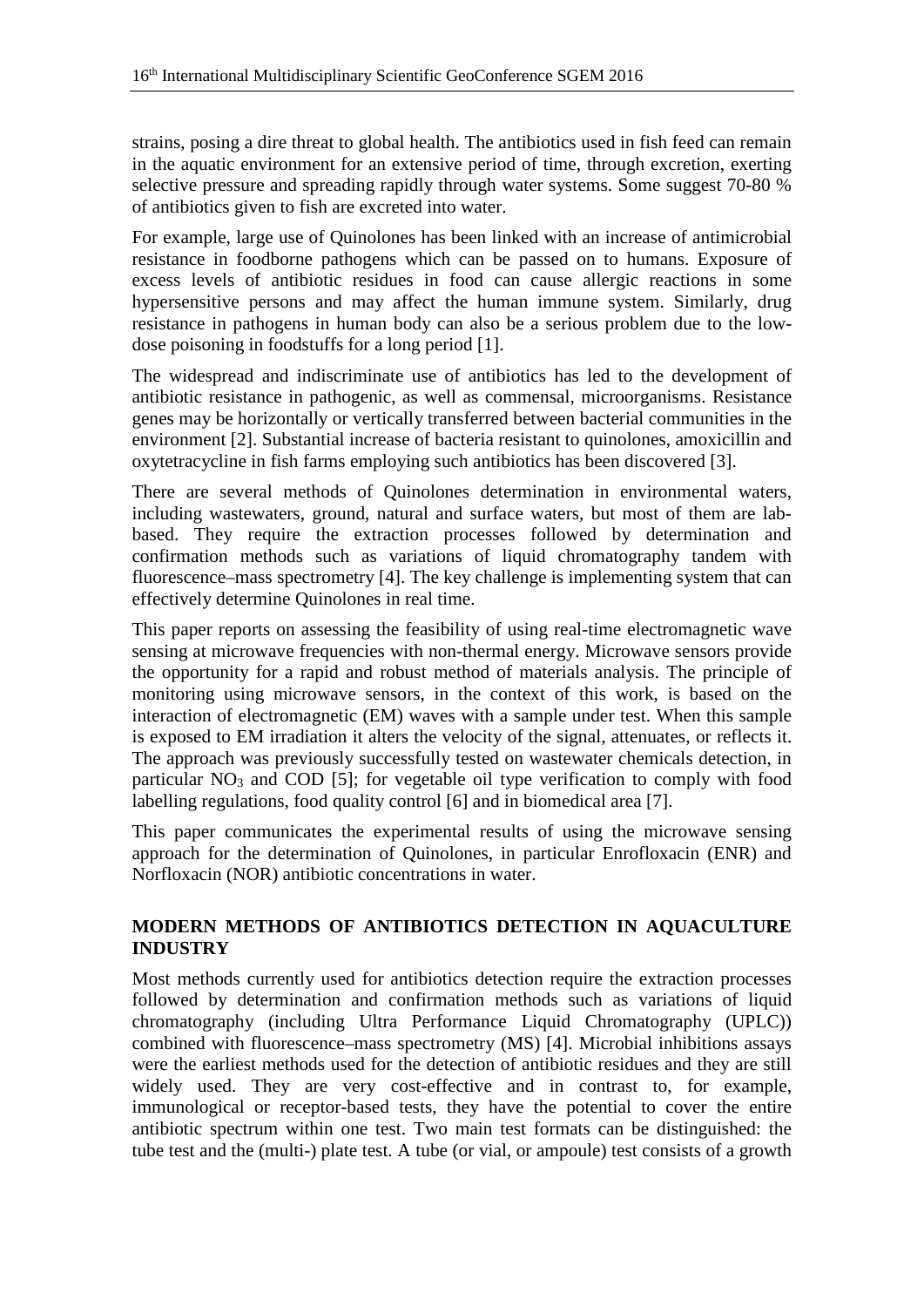medium inoculated with (spores of) a sensitive test bacterium, supplemented with a pH or redox indicator. At the appropriate temperature, the bacteria start to grow and produce acid, which will cause a colour change. The presence of antimicrobial residues will prevent or delay bacterial growth, and thus is indicated by the absence or delay of the colour change.

For example, the determination of erythromycin in medicated salmonid fish feed was done using liquid chromatography and UV spectroscopy (LC-UV method) [\[8\]](#page-7-7). This method produced high accuracy, 82-90%, for both salmon and trout feed that represented varied pellet sizes and ingredient amounts. The intraday and interday precisions, at ≤6 and 5%, respectively, indicated the method's good repeatability. However, the method is time-consuming as it requires erythromycin to be extracted from feed with acetonitrile and water; then cleaned up by SPE; evaporated to dryness, reconstituted, and only afterwards analysed by LC-UV [\[8\]](#page-7-7). Needless to say, an expert is required to perform this analysis and this approach cannot be considered as ready-to-use alternative for instant fish products quality monitoring.

Fast screening immunoassay of sulfonamides in commercial fish samples was reported in [\[9\]](#page-7-8). In this approach an indirect competitive enzyme-linked immunosorbent assay (ELISA) was developed in plate to detect three sulfonamide residues (sulfamerazine (SMR), sulfadimetoxine (SDM), and sulfadiazine (SDZ)) in gilthead sea bream (Sparus aurata) samples using different extraction methodologies. The assay detection limits for these antibiotics were lower than 100  $\mu$ g kg<sup>-1</sup> (maximum residue level established by the European Union). Notably, this approach is yet to see wide-scale commercial implementation, not least due to matrix effects, since a standard addition calibration curve in fish extract is necessary for quantification purposes.

There are some attempts to develop an in-situ sensor system for quality monitoring of aqueous media and fish products. For example, rapid automated method for on-site determination of sulfadiazine in fish farming that utilised a stainless steel veterinary syringe coated with a selective membrane of PVC serving as a potentiometric detector in a flow-injection-analysis system was reported [\[10\]](#page-7-9). Sulfadiazine is an antibiotic of the sulfonamide group and is used as a veterinary drug in fish farming. Monitoring it in the tanks is fundamental to controlling the applied doses and avoiding environmental contamination. Reportedly, the best performance of this system was obtained for sensors of 1.5 cm length and a membrane composition of 33% PVC, 66% onitrophenyloctyl ether, 1% ion exchanger, and a small amount of a cationic additive [\[10\]](#page-7-9). It exhibited Nernstian slopes of 61.0 mV decade<sup>-1</sup> down to  $1.0 \times 10^{-5}$  mol L<sup>-1</sup>, with a limit of detection of  $3.1 \times 10^{-6}$  mol L<sup>-1</sup> in flowing media.

Notably, detection of antibiotics using carbon nanotube (CNT)-based sensors was attempted in [\[11\]](#page-7-10). CNT-based sensor transducers were functionalized with the singlechain variable-fragment (scFv) of antibodies that can selectively bind to a specific antibiotic or the certain family of antibiotics. These CNT-based sensors were functionalised with *A2*scFv and *F9*scFv and exhibited the specific detection of enrofloxacin or the family-selective detection of fluoroquinolone-based antibiotics, respectively, in a real-time manner. In another alternative approach to detect antibiotics, a high-density optical microarrays based on molecularly imprinted microsphere sensors that directly incorporate specific recognition capabilities detected enrofloxacin [\[12\]](#page-7-11).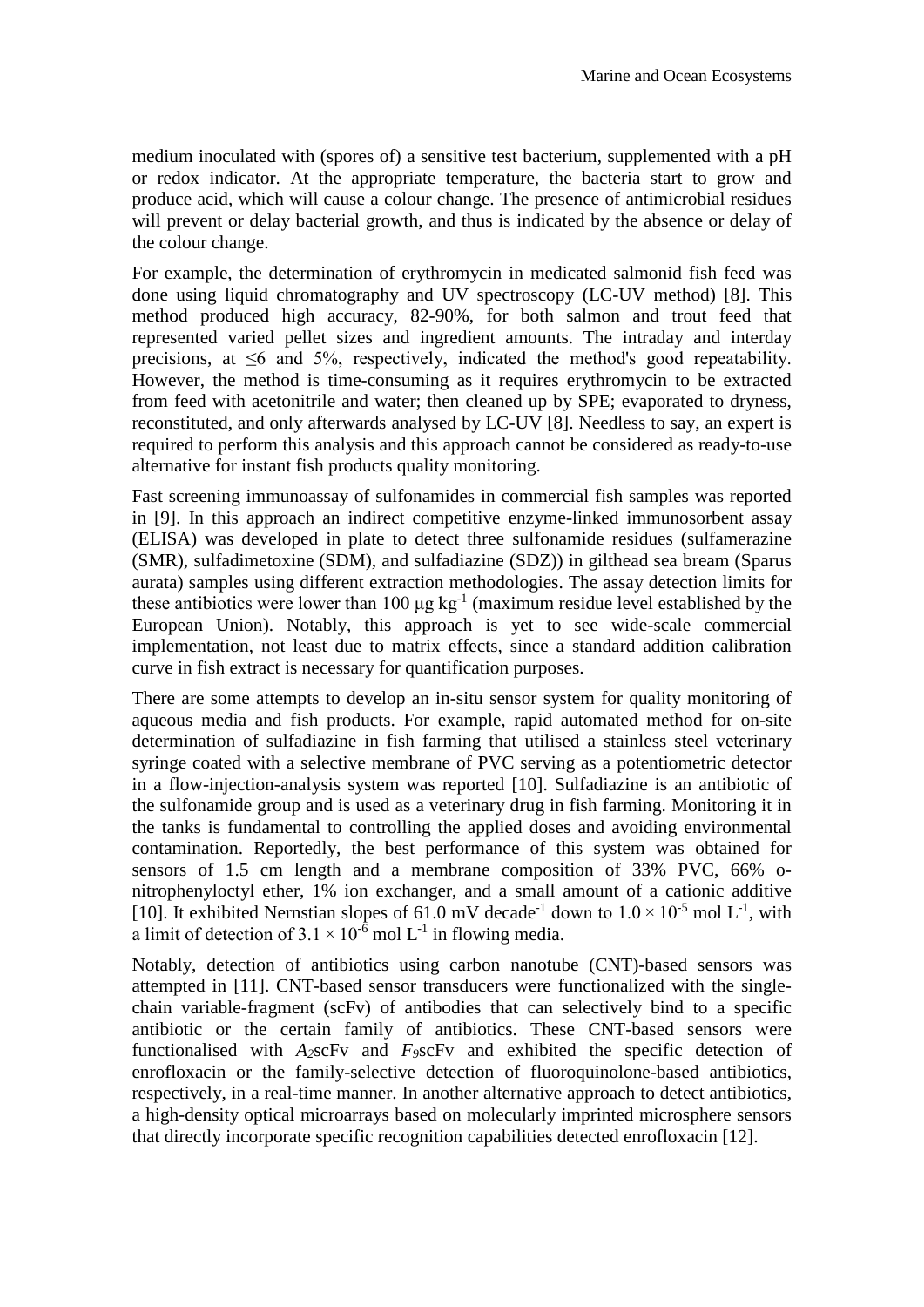This work focuses on the detection of Enrofloxacin and Norfloxacin. Enrofloxacin is an antibiotic widely used for both human and veterinary applications. Novel cost-effective approach is reported, in which non-ionising, athermal electromagnetic waves are used as a sensing and transducing mechanism of monitoring the concentration of antibiotics in aqueous solution in real-time.

# **EXPERIMENTAL PROCEDURE**

Stock antibiotic solutions of Enrofloxacin and Norfloxacin were prepared by dissolving 10.0 mg of each individual antibiotic in 1,000 mL of deionised water to achieve a final concentration of 10 mg/L (10 ppm). Each working antibiotics solutions were prepared by appropriate dilution of aliquots of the stock antibiotic solutions with deionised water.

The experimental setup used in this work with Rohde and Schwarz ZVA24 vector network analyser (VNA) connected to a microwave cavity with antibiotic-containing test water sample is illustrated in Fig. 1. A bespoke planar sensor structure on Rogers® substrate with dielectric constant of 2.2 is detailed in Fig. 2 (a), while Fig. 2 (b) demonstrates planar IDE sensor on a flexible polyimide substrate that was used for the detection of antibiotics in water. Standard edge-mount type SMA connector was used for the planar sensor to allow minimum possible signal interference when loading the test sample and during the sample handling. Edge-mount connection also makes it more convenient to separate the sensing and signal processing parts of the system for portable applications.



Fig. 1. Measurement setup showing VNA and a microwave sensor connected via coaxial cable.



Fig. 2. Planar IDE sensor on (a) Rogers® substrate; and (b) flexible polyimide substrate.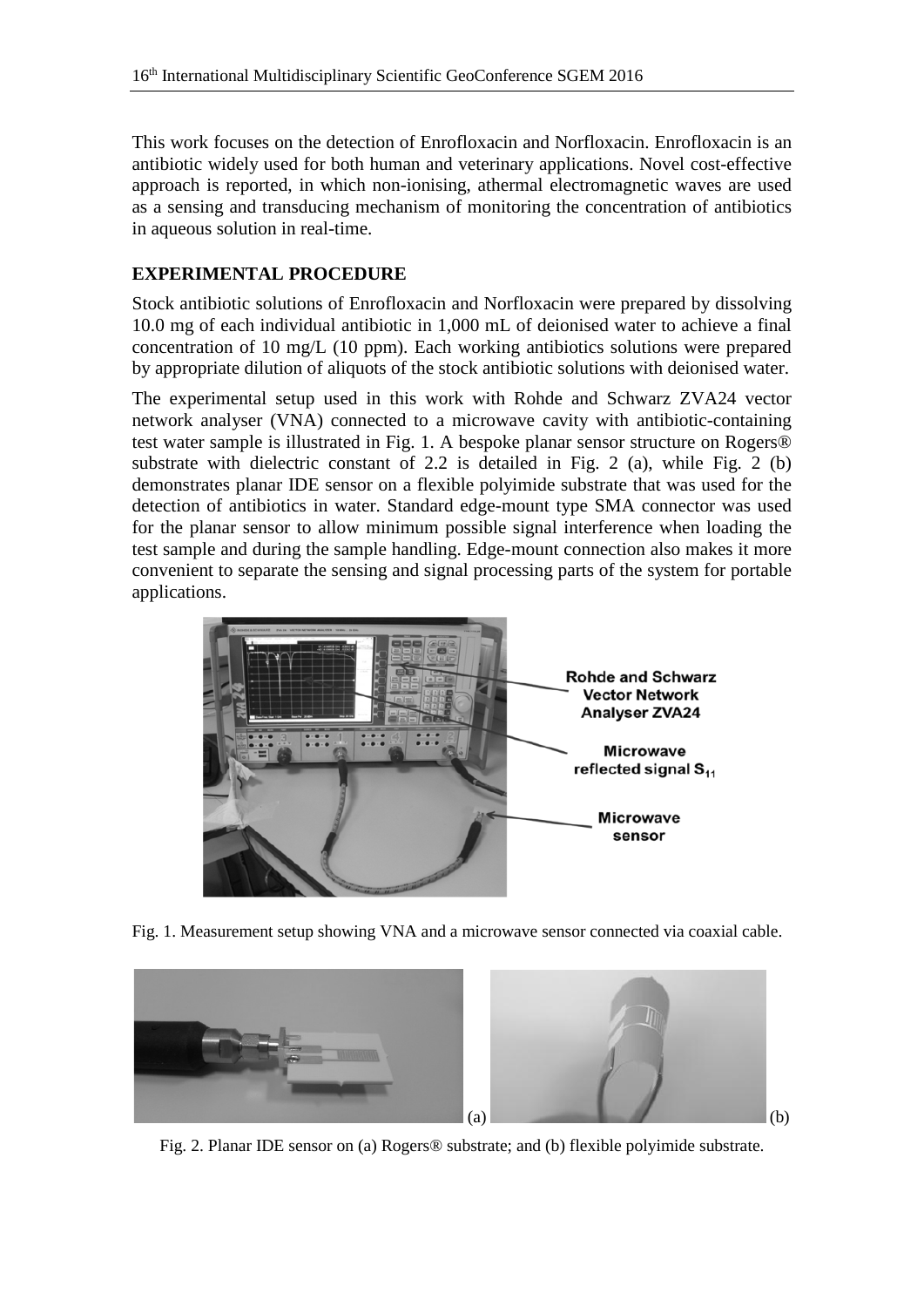#### **RESULTS AND DISCUSSION**

The change in the optical absorption with increasing concentration of ENR was recorded using UV-Vis Spectrophotometer. This set of measurements served as a benchmark for validating concentrations of antibiotics and for comparison of sensitivities of standard optical and novel electromagnetic wave sensing approaches. The optical measurements were performed in 190 nm – 1000 nm wavelength range. However, Fig. 3 illustrates the change in the differential optical absorption with concentration at 321 nm wavelength, as it provides better illustrations of the linear trend, with  $R^2=0.995$ .



Figure 3. Absorbance change with ENR concentration at 321 nm.

The experimental approach reported in this paper was using microwaves at non-ionising intensity, with a low power output of approximately 1 mW (0 dBm). Microwaves have a good penetration depth and associated equipment can be portable for real-time use at the point-of-control in aquaculture applications. The multi-parameter nature of wide band microwave analysis can provide unique signal spectrum signatures. Typically these would be in the form of a reflected signal  $S_{11}$  signal for a single-port system. The spectral response is influenced by tested water samples parameters such as conductivity and permittivity. Permittivity relates to a material's ability to transmit an electric field and is a complex value which varies with frequency, and accounts for the energy stored by a material  $(\varepsilon')$  as well as any losses of energy  $(\varepsilon'')$  which might occur.

Dependence of the  $S_{11}$  received microwave signal depending on ENR and NOR concentration was recorded for 0.4 ml solutions placed in contact with planar IDE microwave sensors based on Rogers® material. Differences in the microwave spectra were recorded in 0.01 – 15 GHz frequency range, but some ranges gave more pronounced response with antibiotics concentration. Importantly, these ranges depend not only on the measured analytes, but on the parameters of the electromagnetic wave sensor, including its substrate materials, dimensions and metal electrodes. Fig. 4 shows the difference in the  $S_{11}$  received microwave signal response to the presence of pure deionised water, and water with 10 ppm of streptomycin, enrofloxacin, and norfoxacin in contact with planar IDE microwave sensors based on PTFE material. Fig. 5 illustrates the response of the sensor at specific frequency of 1.52 GHz to illustrate that both antibiotic type and concentration can be determined.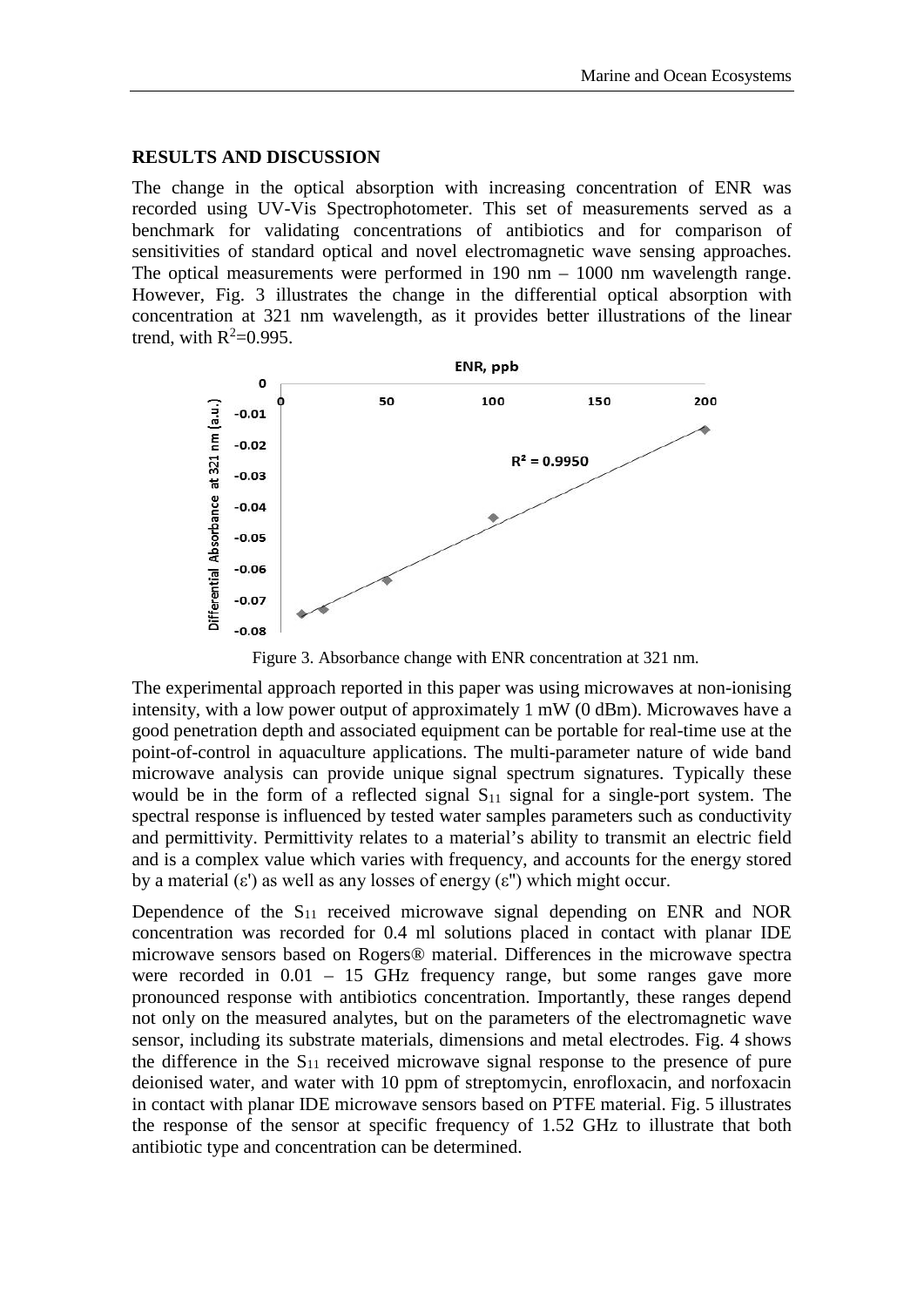





Figure 5. Dependence of the  $S_{11}$  received microwave signal on ENR and NOR concentration at 1.52 GHz recorded for 0.4 ml solutions placed in contact with planar IDE microwave sensors based on Rogers® material.

According to the experimental results presented above, which were repeated numerous times, substantial changes in the microwave spectra caused by the solutions with varying antibiotic concentrations were recorded and these can be used as an alternative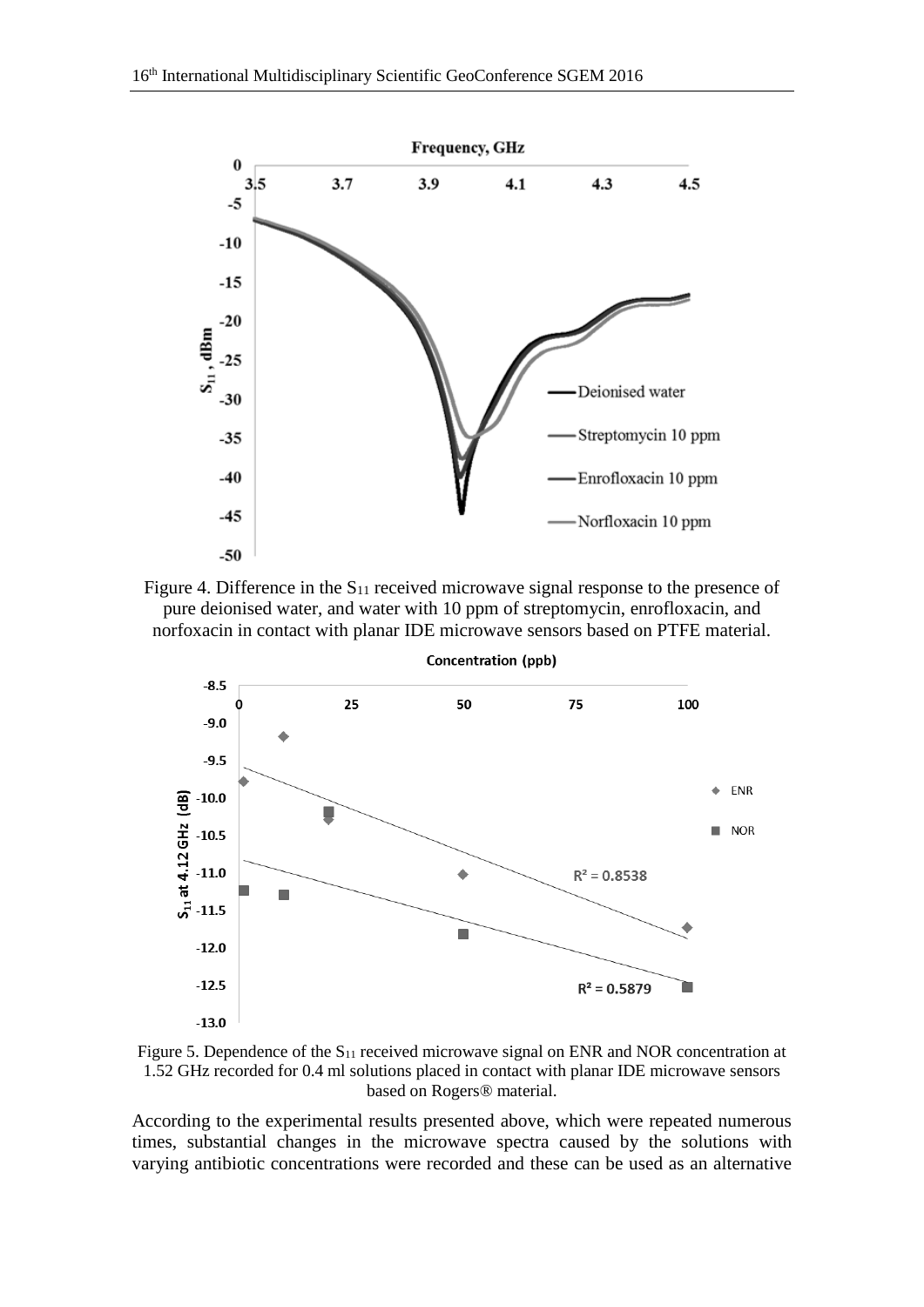to the traditional optical method measure of an unknown analyte composition. The discrepancy between each sample measurement was within 5%, and could be due to imperfection of manual sample loading process. This method is non-destructive, it provides real-time responses and the microwave power used is in the order of 1 mW, which is non-ionising radiation, less than commonly used even in the mobile phones, and thus has negligible deleterious effect on the material being measured. Another advantage of this method is that there are no additional chemicals required to reveal the concentration of the analyte solution. The proposed system can potentially be integrated into an industrial production line or at any aquaculture industry check-point to automatically assess the composition of solutions in real time and manage the processes accordingly.

Notably, the sensors' responses returned to their original benchmark positions, namely air spectra, after each measurement of the analyte solution were performed and the sample was removed from the sensor surface. This confirms that the developed microwave sensor is reliable, re-usable and thus a sustainable solution for precise in-situ method for industrial process monitoring, where real-time information on solutions composition is essential.

The response of the sensor to other analyte solution types and concentrations is being explored and a database of these microwave signature spectra is being compiled, which can later be used for online process control in a broad range of industrial applications in the wastewater industry, chemical and pharmaceutical production lines. Further, the prototype system will be tested in real industrial settings and a challenge of differentiating between multiple water pollutants possibly present in a sample and determining their concentrations would emerge.

Real-time nature of the measurements and portable sensor size makes the suggested approach a valuable alternative to mainly lab-based method of health and safety and quality control in food industry, in aquaculture and environment.

## **CONCLUSION**

In recent years, the intensive use of antibiotics induces the development of antibiotic resistant genes, which is an increasingly critical problem affecting human health, and the potential toxic effects of the ARGs have drawn great attention all over the world. This paper communicates the experimental results of using a bespoke planar electromagnetic wave sensor operating at microwave frequency range for water ecosystem protection. In particular, real-time determination of enrofloxacin and norfloxacin antibiotics concentrations was successfully demonstrated with low power athermal signals. A comprehensive set of complementary experiments using optical and microwave detection methods confirmed the potential of this novel sensing approach to serve as an alternative method of residual antibiotics concentration monitoring in a wide range of applications, including food industry and environmental monitoring. The proposed system can potentially be integrated into an industrial production line or at any aquaculture industry check-point to automatically assess the composition of solutions in real time and manage the processes accordingly.